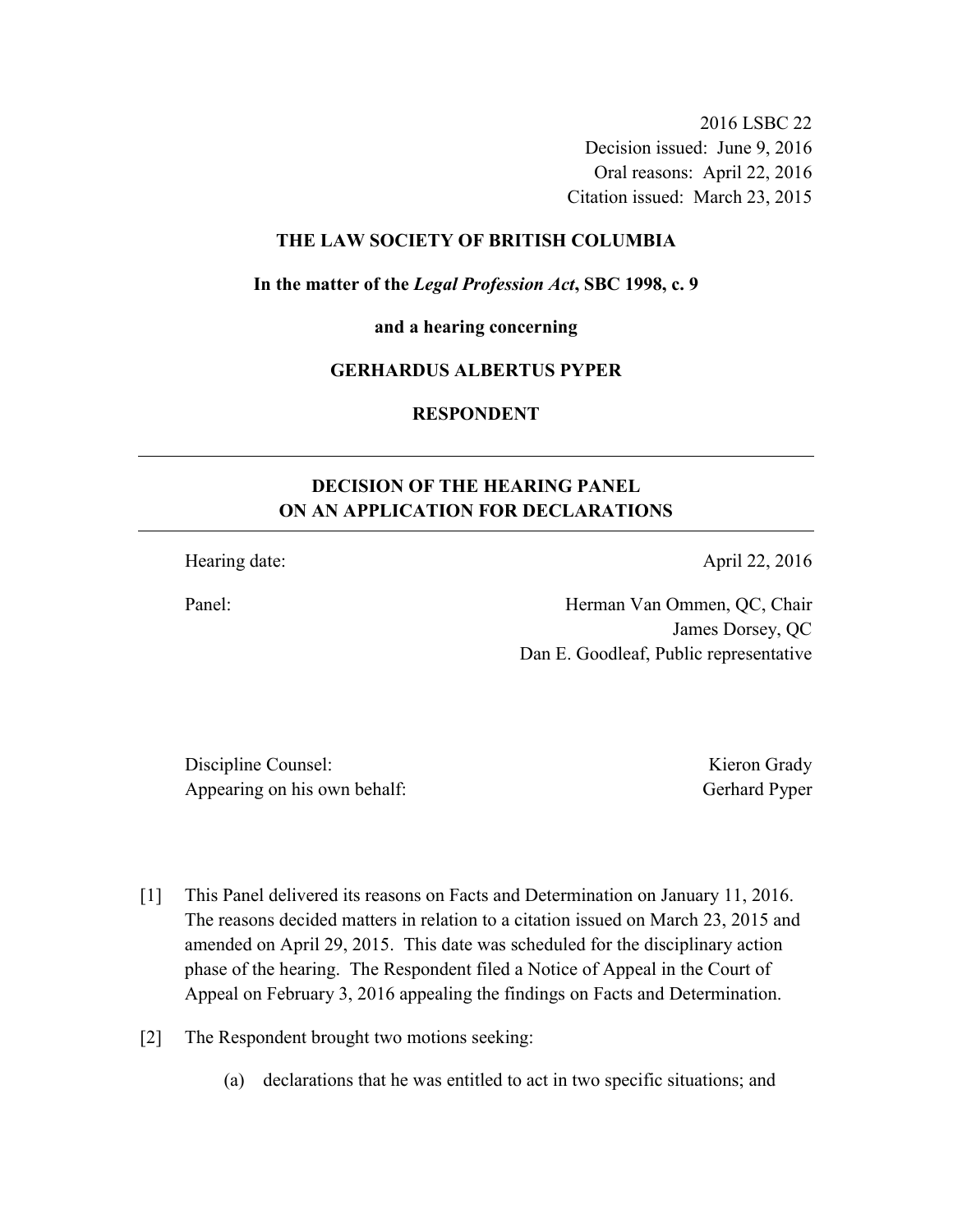- (b) an adjournment of this hearing pending the appeal.
- [3] At the hearing we dismissed his first application with the reasons to follow and granted the adjournment on specified conditions. These are the reasons for dismissing his application for declarations.
- [4] The Respondent sought declarations that he was permitted to give advice to a client in Rome, Italy and to communicate with lawyers in Cape Town, South Africa concerning a case in which he was involved in 2014 and 2015.

## **JURISDICTION**

[5] The Respondent cited no authority or source for this Panel having the authority to make such declarations. This Panel was appointed pursuant to Rule 4-39 to hear the citation referred to above. Rule 4-39 states:

> When a citation is issued under Rule 4-17(1) the President must establish a panel to conduct a hearing, make a determination under Rule 4-43 and take action, if appropriate, under Rule 4-44.

- [6] This Panel made a determination pursuant to Rule 4-43. We have yet to take action under Rule 4-44.
- [7] In *Law Society of BC v. McLean*, 2014 LSBC 38, a panel, when considering the extent of its jurisdiction, wrote as follows at paras. 9 through 12:

The Panel obtains its power by virtue of that appointment and is restricted to statutory powers granted to it pursuant to the *Legal Profession Act* and Law Society Rules.

Beyond the ultimate question on a citation, the Panel's authority is limited to the determination of questions of practice and procedure relating to the citation.

A hearing panel is structured according to specific provisions of Rule 5-2 and is given specific powers such as the compulsion of witnesses and the production of documents. Importantly, practice and procedure to be followed at the hearing is provided to the Panel by Rule 5-5(1).

The ultimate judicial *vires* of the Panel is restricted to that provided for in the *Legal Profession Act* and Law Society Rules. The Panel is not similar to a court of general jurisdiction. It has no power, other than that granted